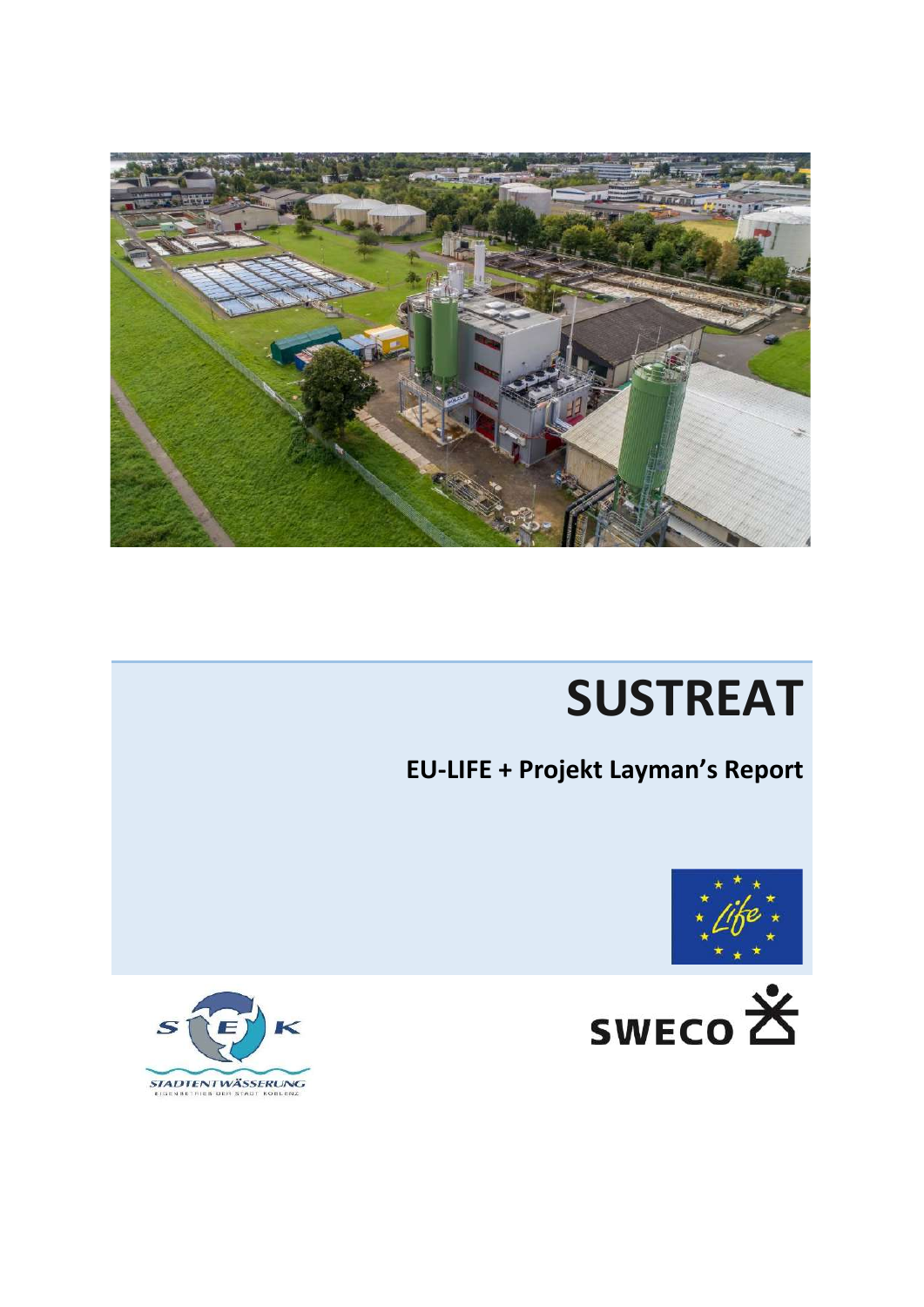



## Layman's Report Contents

- 1. Introduction: Where does sewage sludge occur?
- 2. New challenges in sewage sludge treatment
- 3. Koblenz wastewater treatment plant
- 4. Project "SusTreat"
- 5. Medium and long-term added value
- 6. Energy key figures

## **Project Data**

The LIFE+ programme is the European Union's (EU) funding programme for environmental and climate protection measures. (LIFE08 ENV/D/00026)

Project duration: 01/10/2010 -30/09/2021

Project participants: Stadtentwässerung Koblenz

Sweco GmbH (formerly Götzelmann + Partner GmbH)

Investment volume: approx. 17 million euros

The EU has funded this project with more than two million euros under the "LIFE+" programme.

## **www.sustreat.eu**

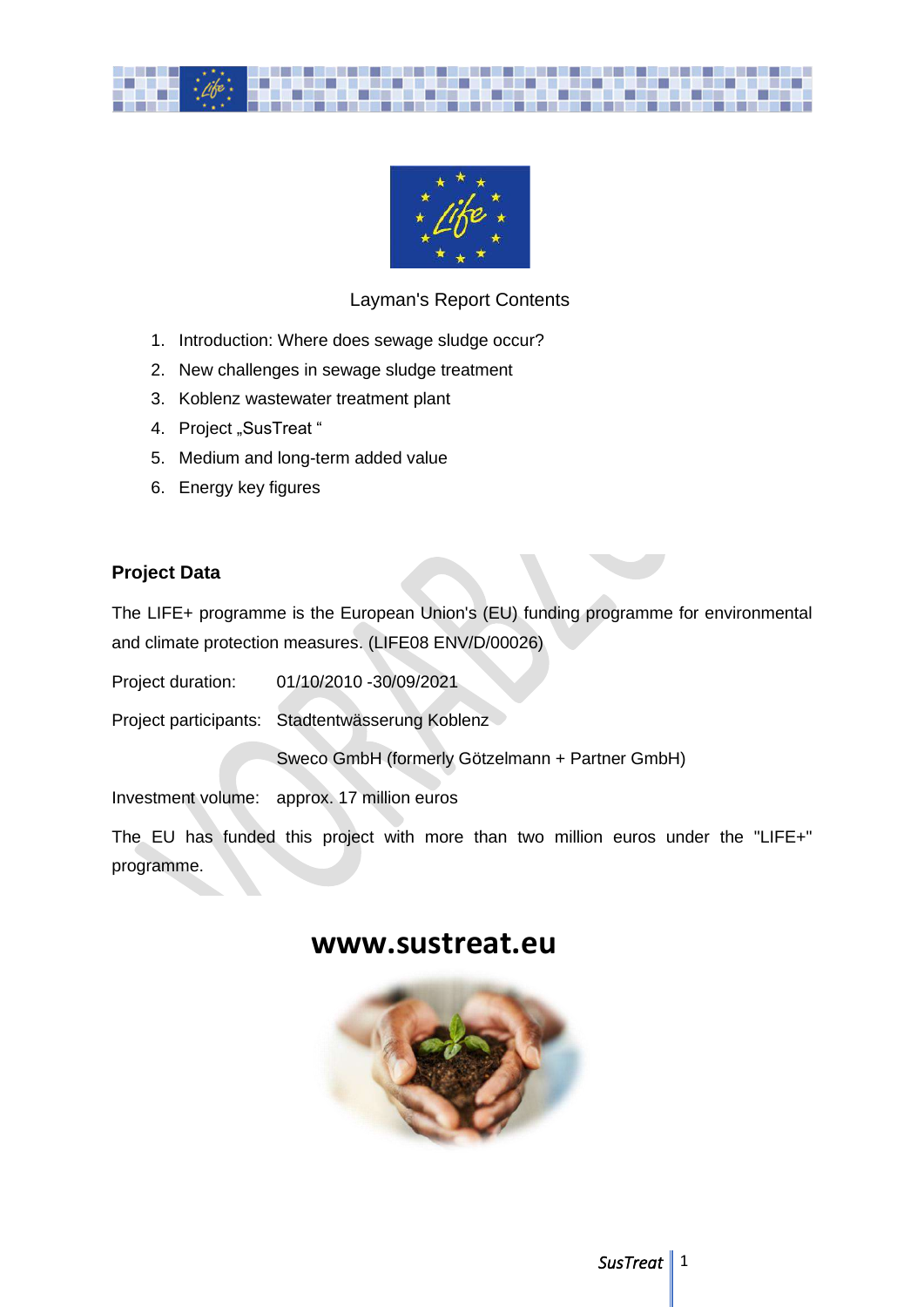

In recent years, climate change, rising energy costs and the uncertain disposal situation for sewage sludge in the medium to long term have presented cities and municipalities with new challenges.

## *Stadtentwässerung Koblenz has the answer!*

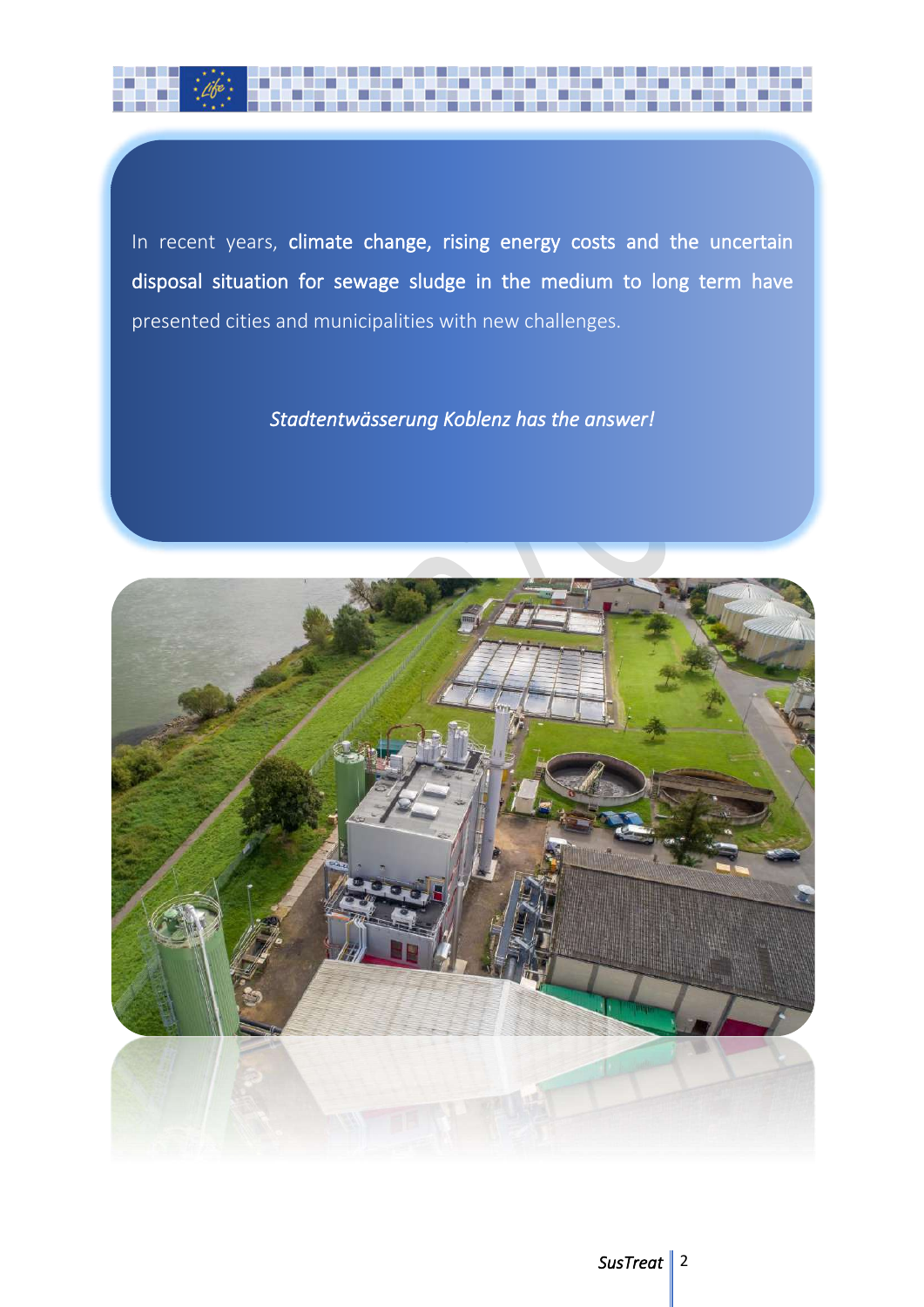

## **1. Introduction: Where does sewage sludge occur?**

The used water from houses and commercial enterprises reaches the connected wastewater treatment plant as wastewater through the sewer system. In order to remove pollutants and contaminants from the wastewater, it is treated in mechanical, biological and, if necessary, chemical treatment stages at wastewater treatment plants (WWTP). The treated wastewater is then discharged into water bodies like rivers and lakes. The sewage sludge produced during wastewater treatment remains in the treatment plants.

Figure 1 shows the type of sewage sludge generated depending on the treatment stage. Sewage sludge is very rich in organic substances, a significant proportion of which can be used for energy generation. In addition, sewage sludge serves as a source of important nutrients such as phosphorus. Through sewage sludge digestion, part of the organic matter (approx. 50 %) can be converted into combustible biogas/digester gas and made usable for energy by means of combined heat and power generation. Almost all medium-sized and larger sewage treatment plants in Germany have this type of energetic sewage sludge utilisation. After stabilisation, the sewage sludge is dewatered and mainly disposed of thermally by incineration or, in some cases, utilised agriculturally.

Sewage sludge also represents the pollutant sink in wastewater treatment; pollutants such as heavy metals and pharmaceutical residues as well as microplastics are enriched in it. For this reason, sewage sludge may no longer be spread on fields and arable land in Germany and throughout the EU in the future.



*Figure 1: Wastewater treatment and sludge generation at a wastewater treatment plant*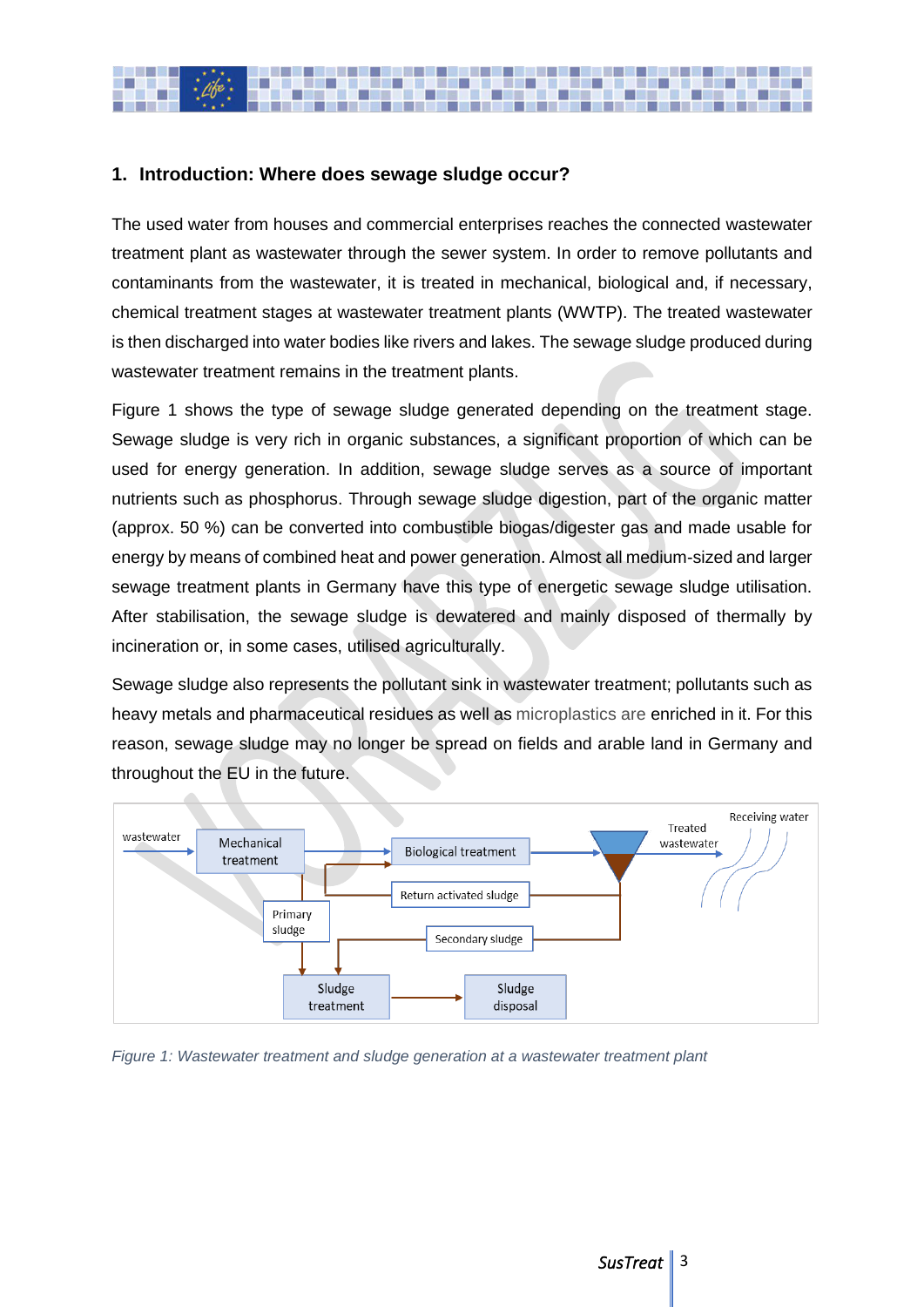

## **2. New challenges in sewage sludge treatment**

In 2017, the German Sewage Sludge Ordinance (AbfKlärV) was amended:

From 2032, sewage sludge from wastewater treatment plants with more than 50,000 inhabitants may no longer be used for agricultural purposes. This means that sewage treatment plant operators are facing new challenges.

- ➔ Without new solutions, this sewage sludge would have to be **incinerated** (monoincineration, coal-fired power plants, etc.), but the **capacities required for this currently do not exist.**
- ➔ Phosphorus must be recovered from the sewage sludge or ash if the phosphorus content in the sewage sludge is at least 20 g/kg dry matter (DM) or at least 2 %.

#### **3. Koblenz wastewater treatment plant**

With a capacity of 320,000 population equivalents, the Koblenz WWTP is the second largest municipal sewage treatment plant in Rhineland-Palatinate. The wastewater from over 100,000 inhabitants as well as from trade and industry is treated in a mechanical and biological treatment stage (trickling filter with aeration tank) and then discharged into the Rhine. The remaining sewage sludge has been anaerobically stabilised in the digestion towers for 40 years and biogas is produced in the process. This biogas is converted into electricity and heat, enabling the WWTP to cover up to 54 % of its own energy requirements.

Koblenz wastewater treatment plant from waste management company to innovation leader

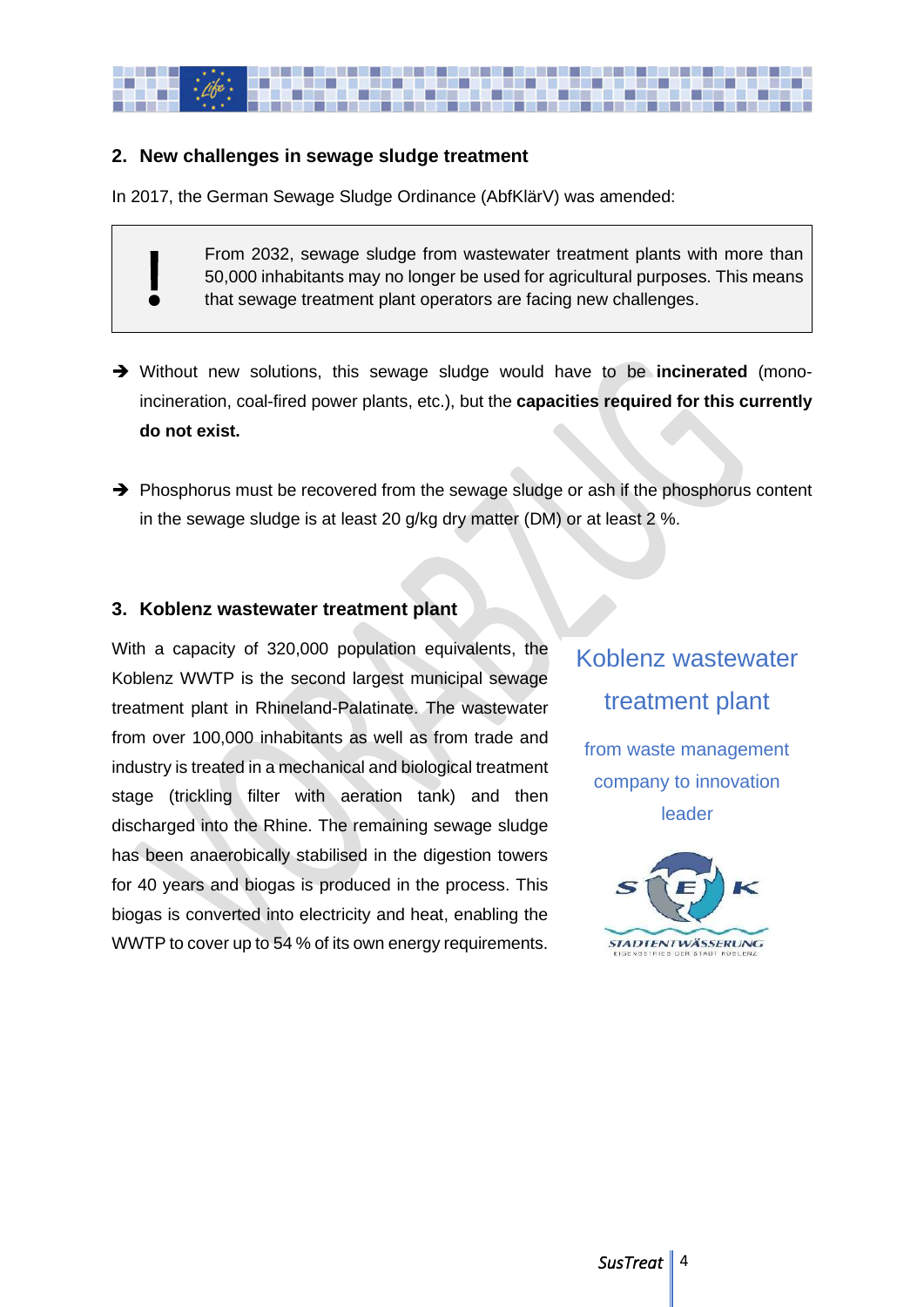



Since 1970, Stadtentwässerung Koblenz has been reliably making its contribution to a clean, liveable and lovable Koblenz. Now more than 40 years later due to

- climate change,
- the rising energy costs and

- the uncertain disposal situation for sewage sludge in the medium to long term cities and municipalities face new challenges.



- this is the working title for the conversion of the wastewater treatment plant into an energy self-sufficient wastewater treatment plant

\*Use *of immanent energy in self-sustaining sludge treatment - a central step towards self-sustaining wastewater*

*treatment plants*

**SusTreat represents a complex system solution that harnesses and bundles these energy potentials.**

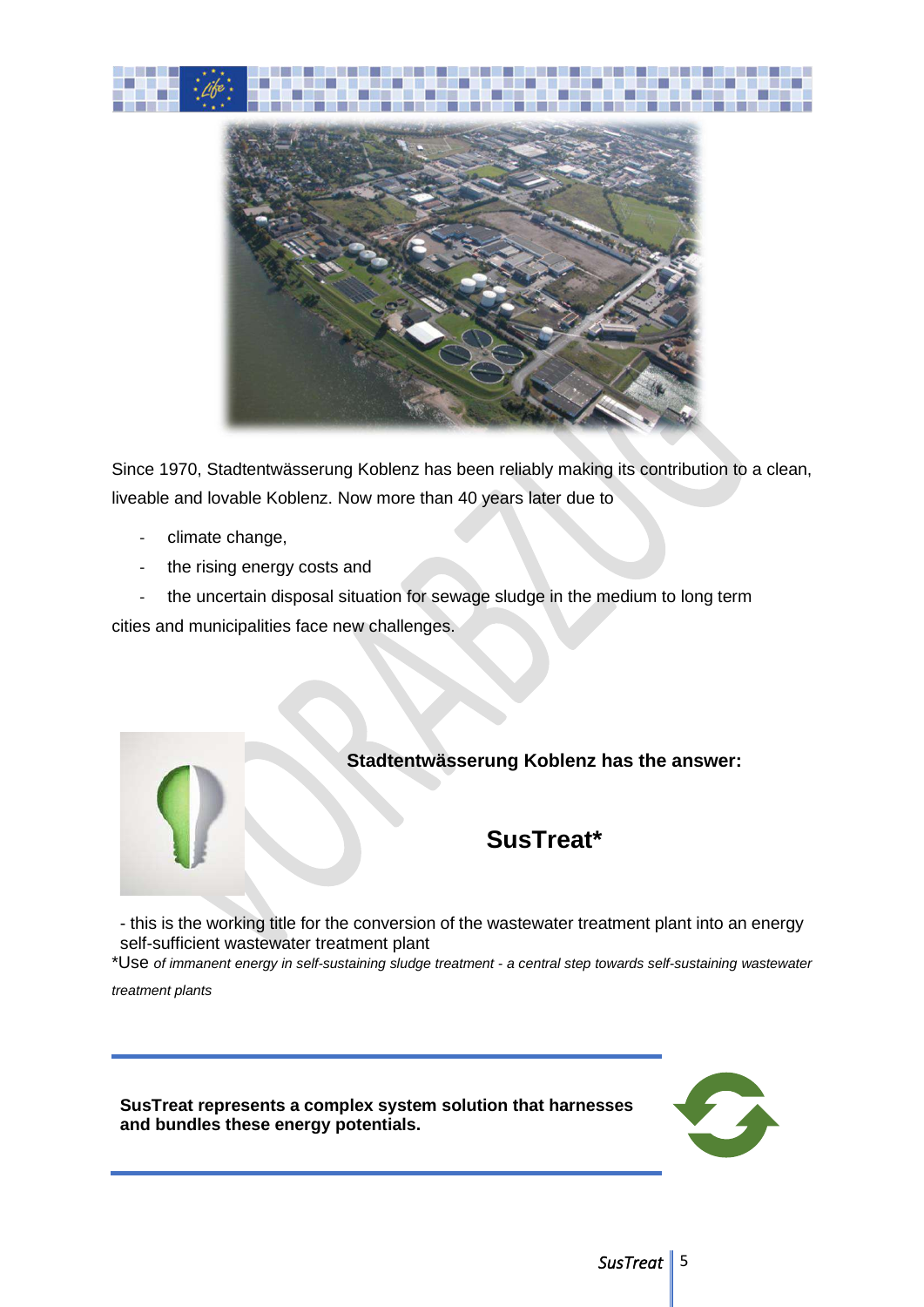

## **4. Project "SusTreat"**



The Koblenz WWTP already had three digestion towers and following mechanical dewatering. In the past, the sewage sludge was used for agricultural purposes after dewatering by spreading it on arable land. This has not been possible since 2010. From 2032, phosphorus is also to be recovered from the sewage sludge.

With the **SusTreat** project, new plant components for sewage sludge drying and gasification are connected to the existing plant. With these plants, the following will be achieved:

- Reduction of the amount of sewage sludge,
- Production of combustible synthesis gas,
- Creation of the conditions for recovery of phosphorus from the final product.

**The central aspect of SusTreat is the reduction in volume of the sewage sludge produced by 85 %. This corresponds to a reduction in disposal and transport volumes of approx. 11,000 Mg of sewage sludge per year.**

In this project, the WWTP was considered holistically and optimisation measures for energy efficiency were sought. The following measures were defined:

- Optimisation of the digestion process,
- Renewal of the combined heat and power plants,
- Electricity production from renewable energies within the Koblenz sewage treatment plant by photovoltaic systems,
- Energetic sewage sludge exploitation (digestion, drying, gasification).

The WWTP was first expanded with a sewage sludge dryer. This enables the drying of the dewatered sewage sludge from approx. 25 % DM to around 90 % DM by means of a belt dryer. The residual organic matter in the dried sewage sludge is then almost completely converted to synthesis gas in a gasification plant, which is burned in a combined heat and power plant (CHP). Thereby, the amount of residual waste to be disposed of is reduced and the energy potential of the sewage sludge is made completely usable. The resulting energy (heat and electricity) is utilised at the Koblenz sewage treatment plant. The final product is ash, which can be used for phosphorus recovery. In the future, direct use of this ash as a fertiliser is also planned.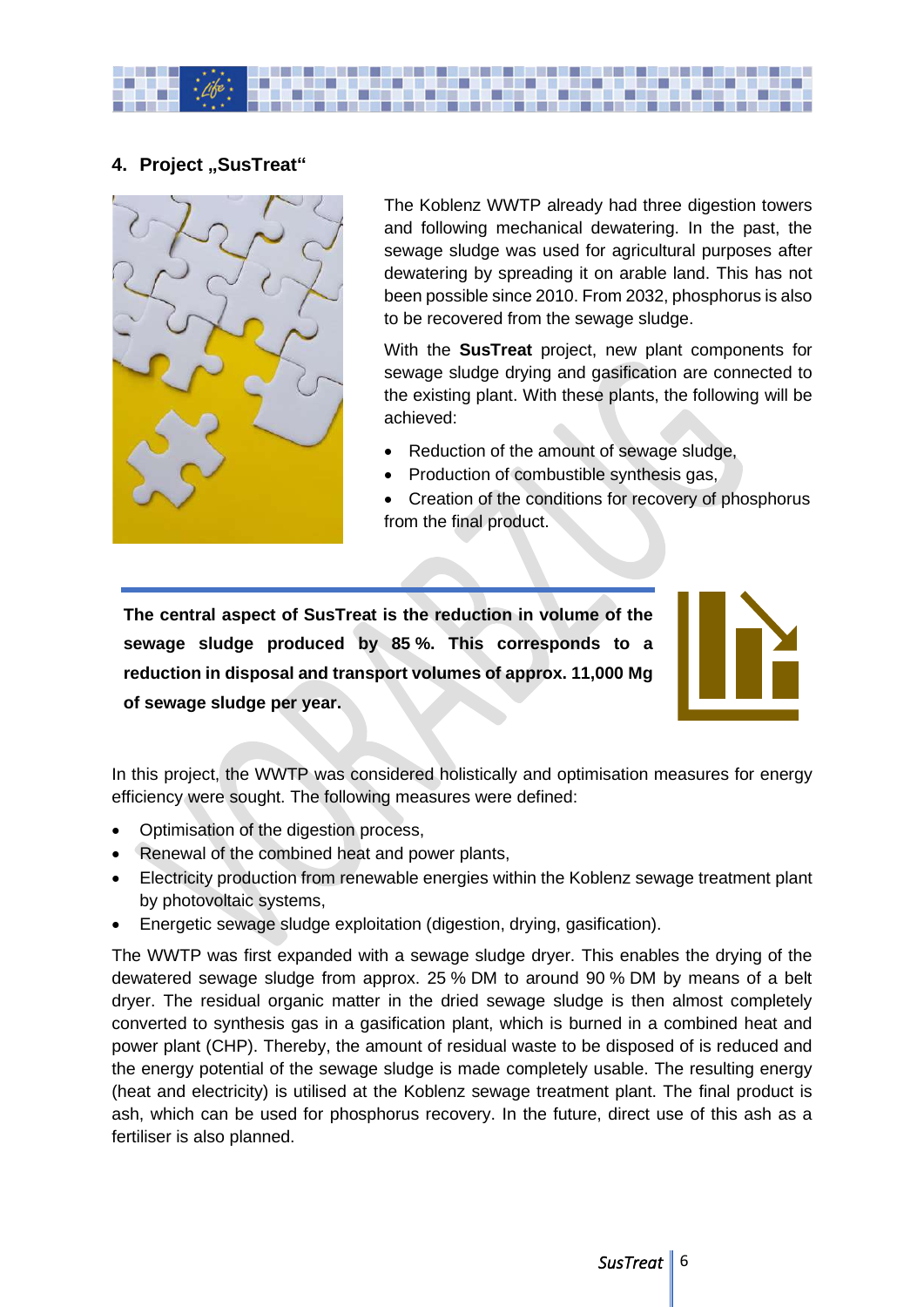

*Figure 2: Flow diagram of Koblenz wastewater treatment plant with energetic sewage sludge exploitation*



**With the implementation of SusTreat, the aim is to achieve complete energy self-sufficiency in the medium to long term.**

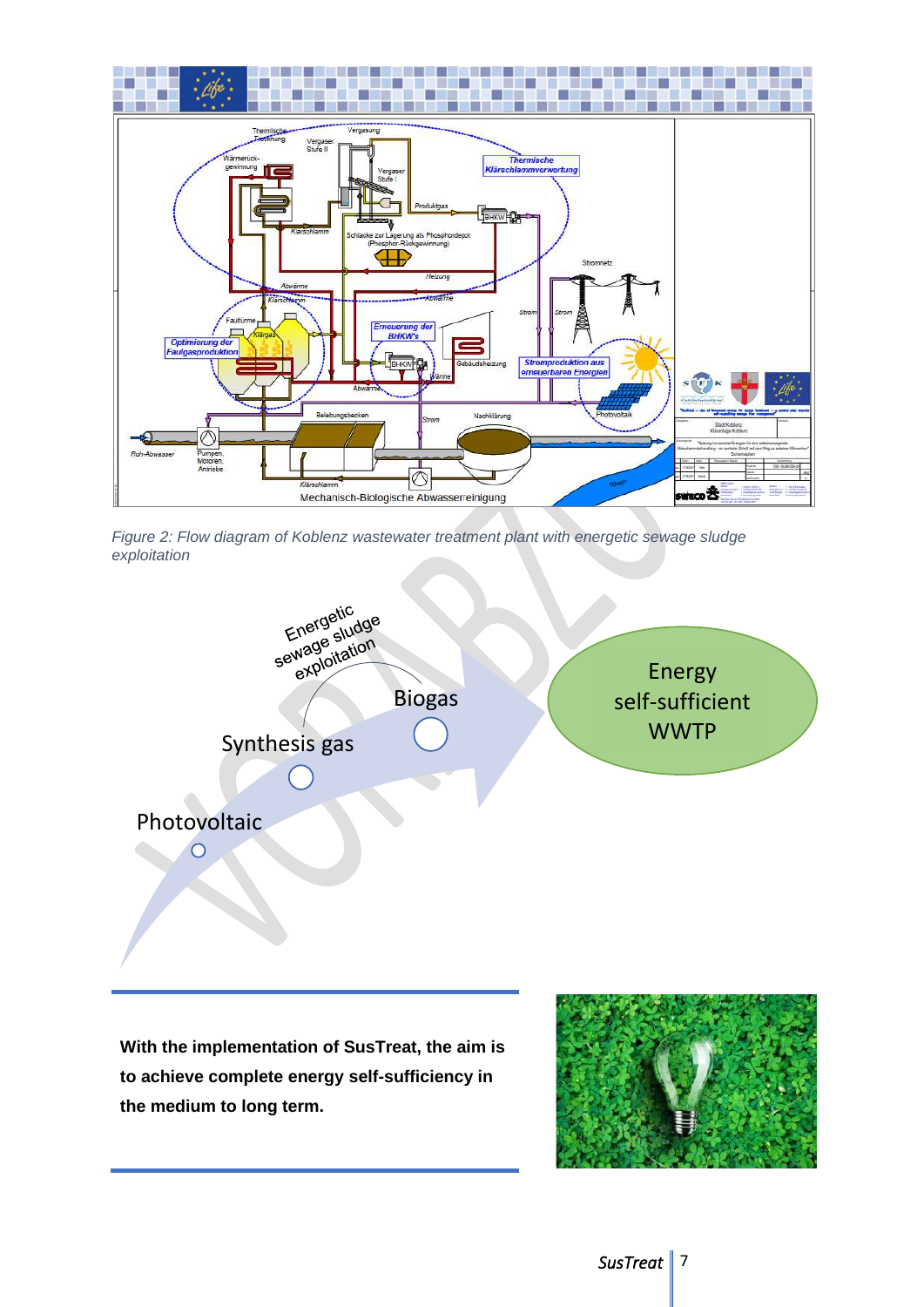

## **SusTreat is not just an incinerator - it is a sustainable energy producer!**

As a rule, only heat can be recovered in conventional sewage sludge incineration. In the summer months, this heat must be dissipated by emergency coolers, as there are no consumers for it.

In the **SusTreat** project, individual module solutions were combined in such a way that complete heat recovery from drying and gasification takes place. The synthesis gas from the gasification increases the Koblenz sewage treatment plant's own energy production. The overall concept is designed to maximize the plant's own power generation. Compared to combustion, gasification has the following advantages:

- Gasification produces synthesis gas, which is converted into electricity and heat by a CHP unit,
- The heat demand of the consumers and producers are adapted to each other. The heat demand of the sewage treatment plant is covered up to 100 %. No excess heat is generated during optimal operation.





**The individual module solutions were intelligently combined. Sewage sludge and digester gas are fully tapped for use as CO2 neutral energy sources.**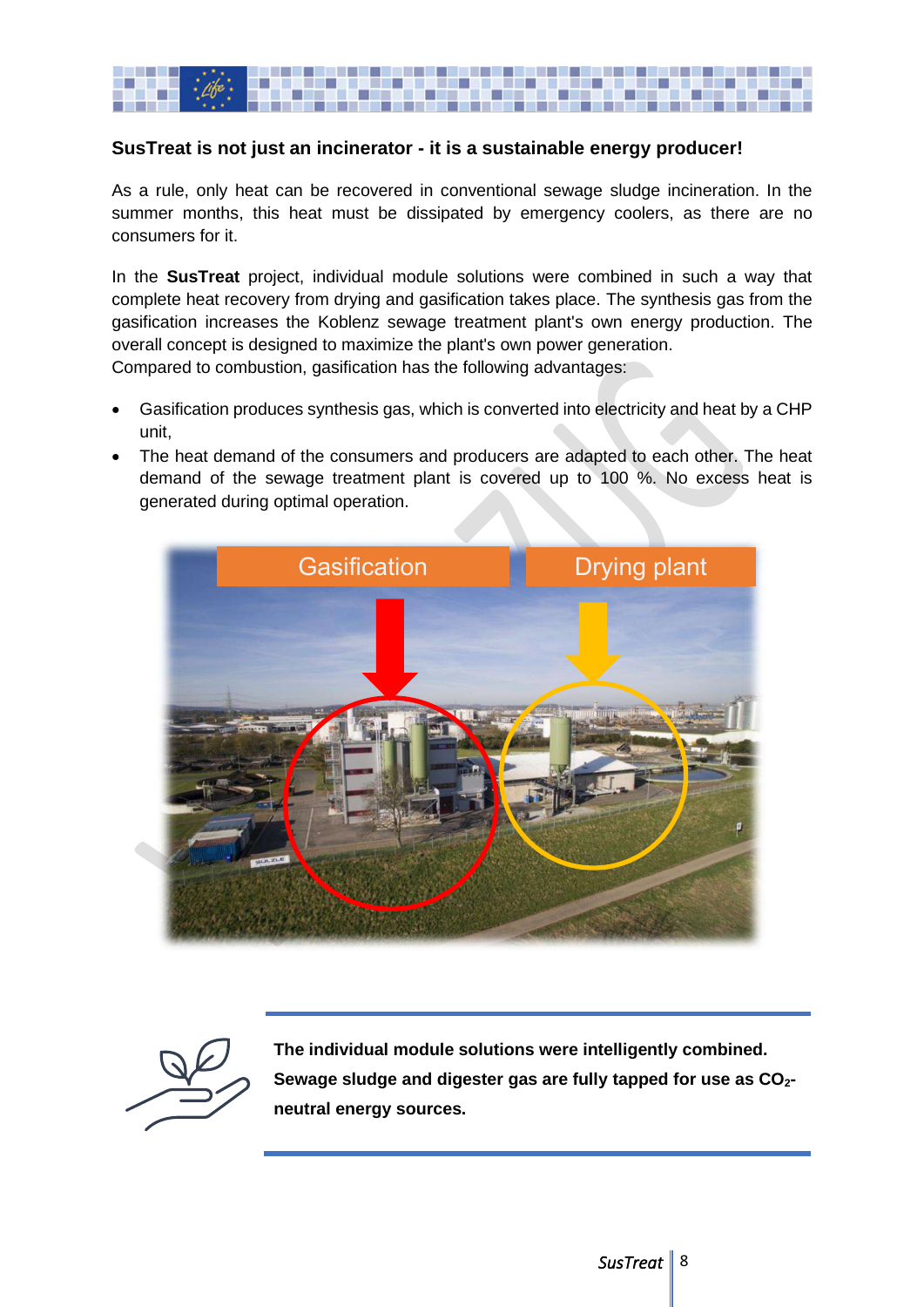

## **SusTreat is a source of phosphorus!**

After gasification, a mineral product (ash) remains. This ash can be used either directly as phosphate fertiliser or as a source for phosphorus recovery. The resulting ash meets the requirements of the German Fertiliser Ordinance (DüMV).



#### **Analysis results of the ash**

#### **Nutrient content (% DM)**

| $P_2O_5$ | >10% |
|----------|------|
| K2O      | 0.3% |
| CaO      | 28%  |
| MgO      | 1.1% |

#### **Pollutant content (mg/kg DM)**

|               | Ash      | Limit values DüMV |
|---------------|----------|-------------------|
| Cd            | <0,2     | 1,5               |
| Cr (VI)       | < 0.5    | 2                 |
| Hg            | $<$ 0,05 | 1                 |
| Ni            | $<$ 40   | 80                |
| ΤI            | $<$ 0,01 | 1                 |
| Pb            | 37       | 150               |
| As            | 18       | 40                |
| <b>AOX</b>    | < 0.05   |                   |
| <b>PAK 16</b> | ${<}0,4$ |                   |
| PFT           | <0,01    |                   |

#### **Phosphorus plant availability**

Plant experiments with untreated ash from the Koblenz WWTP showed:

- $\rightarrow$  The fertilizing effect of the ash lay:
	- o above the unfertilised control,
	- o even above rock phosphates.

## PFLANZENMASSE (g/Gefäß)



Source: Sülzle Kopf SynGas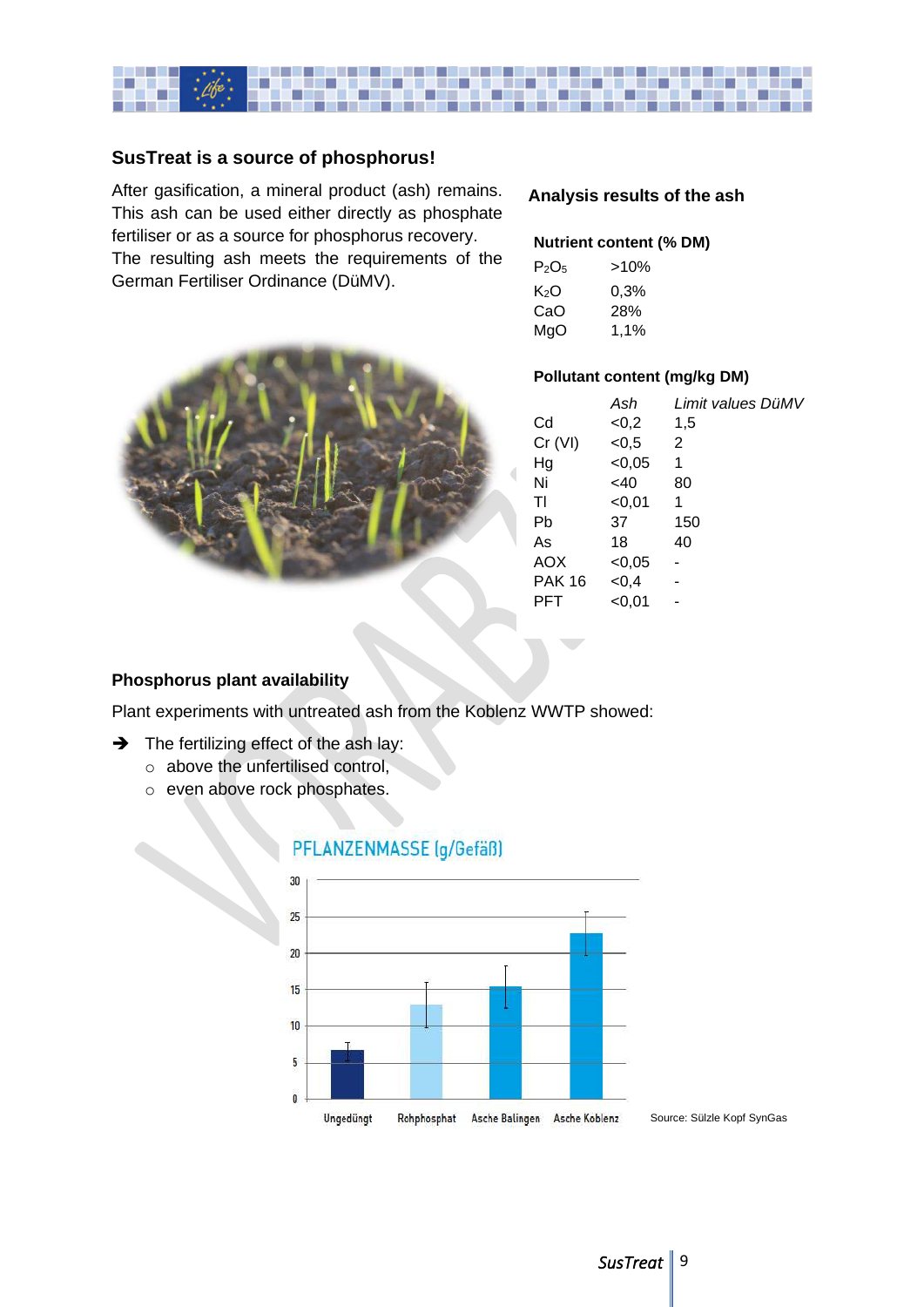

## **5. Medium and long-term benefits**

## **SusTreat: environmental protection - cost reduction - disposal safety**

With this project, the goal of being the first WWTP in Rhineland-Palatinate to be largely independent of external energy suppliers and to use the energy contained in the wastewater almost completely can be achieved.

#### **Added value expected in the medium term:**

- Disposal reliability resulting in stable disposal costs,
- Sewage sludge exploitation within the frame of the Closed Substance Cycle Waste Management Act,
- Cost reduction,
- Reduction of CO2 emissions by more than 40 %,
- Reduction of the externally purchased electricity volume by up to 50 %,
- Closing the heat demand gap.

#### **Added value expected long-term:**

- Extensive energy self-sufficiency,
- Disposal facility for other wastewater treatment plants,
- Additional heating of adjacent industrial buildings via district heating systems,
- Possible added value through phosphorus recovery from sewage sludge ash.

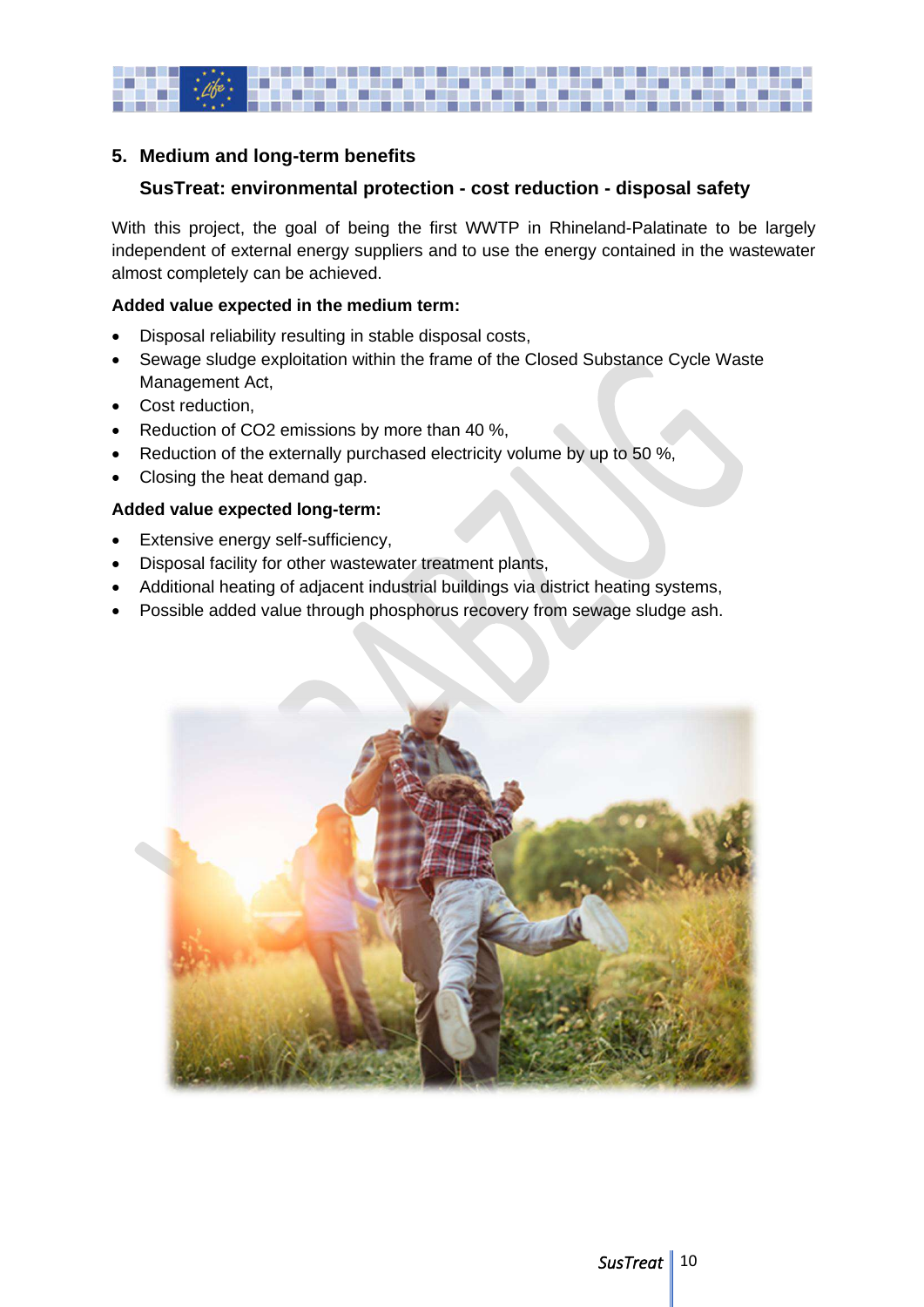## **6. Energy key figures**

#### Koblenz WWTP

**The Contract of Street** 

п

г

a de la c

Electricity consumption and generation

ш

| <b>Designation</b>                                                               | <b>EU</b><br>application<br>2008 | <b>Commissioning</b><br>2020 | <b>Unit</b>  |
|----------------------------------------------------------------------------------|----------------------------------|------------------------------|--------------|
| Total power consumption                                                          | 4,670                            | 6,131                        | MWh/a        |
| - thereof purchased from third parties                                           | 2,140                            |                              | 1,088 MWh/a  |
| - of which self-generated electricity (incl. PV)                                 | 2,530                            |                              | 5,043 MWh/a  |
| - Share of self-generated electricity                                            | 53                               | 82                           | %            |
| <b>Specifically:</b>                                                             |                                  |                              |              |
| <b>Dryer</b>                                                                     |                                  |                              |              |
| Electricity demand of dryer (3,350 Mg DM/a,<br>29 % DM)                          |                                  |                              | 698 MWh/a    |
| <b>Gasification</b>                                                              |                                  |                              |              |
| Electricity demand of the gasification                                           |                                  | 653                          | MWh/a        |
| Self-generated electricity with the syngas-<br><b>CHP</b>                        |                                  | 2,501                        | MWh/a        |
| <b>Wastewater treatment plant</b>                                                |                                  |                              |              |
| Electricity demand of WWTP without dryer<br>and gasification                     |                                  |                              | 4,780 MWh/a  |
| Self-generated electricity with biogas-CHP                                       |                                  |                              | 2,457 MWh/a  |
| Self-generated electricity through<br>photovoltaics                              |                                  |                              | 85 MWh/a     |
| Heat balance of the existing heat grids                                          |                                  |                              |              |
| Total heat consumption                                                           | 6,400                            |                              | 10,542 MWh/a |
| - of which purchased from third parties<br>(heating oil 2008) (natural gas 2018) | 150                              | 501                          | MWh/a        |
| - thereof own production                                                         | 6,250                            |                              | 11,039 MWh/a |
| - share of self-generation                                                       | 97                               | 95                           | MWh/a        |
| <b>Specifically:</b>                                                             |                                  |                              |              |
| <b>Dryer</b>                                                                     |                                  |                              |              |
| Heat consumption dryer (3,350 Mg DM/a,<br>29 % DM)                               |                                  |                              | 6,142 MWh/a  |
| - of which on the 85 °C rail                                                     |                                  |                              | 3,648 MWh/a  |
| - of which on the 140 °C rail                                                    |                                  |                              | 2,494 MWh/a  |
| Heat recovery 60 °C rail dryer<br>(3,350 Mg DM/a)                                |                                  | up to 3,482 MWh/a            |              |
| <b>Gasification</b>                                                              |                                  |                              |              |
| Biogas consumption of gasification                                               |                                  |                              |              |
| (1st stage with biogas)                                                          |                                  | 3,261                        | MWh/a        |
| Heat production of the syngas-CHP                                                |                                  | 4,281                        | MWh/a        |
| - of which on the 85 °C rail                                                     |                                  |                              | 1,289 MWh/a  |
| - of which on the 140 °C rail                                                    |                                  |                              | 2,992 MWh/a  |
| <b>Wastewater treatment plant</b>                                                |                                  |                              |              |
| Heat requirement of the WWTP                                                     |                                  |                              |              |
| without dryer and gasification                                                   |                                  |                              | 4,400 MWh/a  |
| Heat generation through biogas-CHP                                               |                                  |                              | 2,895 MWh/a  |

**TILL** 

÷

U D